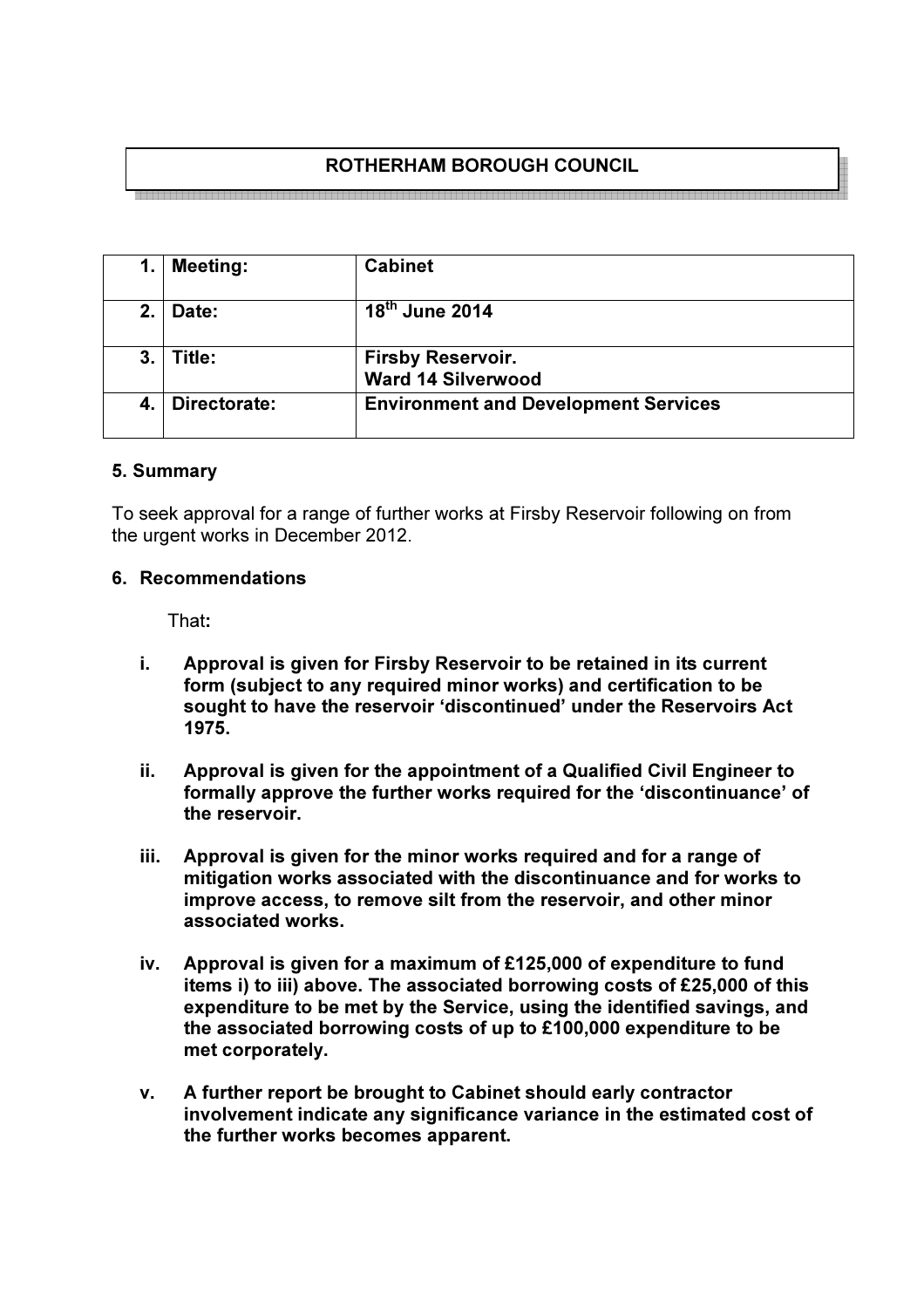## 7. Background, Proposals and Details

#### Background.

Firsby Reservoir is actually two connected reservoirs, one significantly larger than the other, and had been under exceptional inspection and observation since concerns over the dam's integrity were raised late in 2011.

On Monday  $8<sup>th</sup>$  October subsidence was found in the dam crest. Subsequent emergency pumping and the creation of a notch in the main dam, protected by concrete on its base and sides were undertaken in poor weather conditions primarily during November 2012.

Due to the expiration of dates set down in the 2011/12 section 10 report (under the Reservoirs Act 1975) for completion of 'matters in the interest of safety' and the possibility of notices and/or enforcement action by the Environment Agency in respect of this report, a new section 10 report was called for. This superseded the previous report and therefore prevented any enforcement action or notices, and gave an initial insight into any further works that would be required to supplement these interim emergency works.

The reduced water level of the reservoir took its capacity to below 25,000  $\text{m}^{3}$  and by virtue of such, the reservoir can be considered for 'discontinuance'. This means that it can be removed from the Register of Large Raised Reservoirs and not subject to inspection under the Reservoirs Act 1975 or enforcement by EA. This will yield savings of approximately £1,500 in inspection fees and charges – approximately 30% of the annual inspection cost, which will be used to part fund the borrowing costs in relation to the required capital expenditure. Discontinuance could be certified in essentially in its current form (with the smaller lake effectively dry and therefore only one lake remaining) or could be in the form of further works to remove completely the dams and lake(s).

The new section 10 report (2013) outlines the two options available to the Council, namely discontinuance and rehabilitation. Options for rehabilitation include a complete rebuild of the main dam, or a lesser scheme aimed at removal of the connection between the main dam and the smaller dam, such that the smaller dam can be allowed to refill. Should either rehabilitation scheme be implemented, then previous recommendations in respect of 'matters in the interest of safety' are repeated in the new section 10 report, namely the spillway chute needs to be refurbished and the disused valve chamber in filled or refurbished. Other significant works would clearly be required to achieve the rehabilitation, whatever its form. Rebuilding the main dam returns the site to its previous form with maximum potential for wildlife. The discontinuance option facilitated by the interim emergency works but retaining a water body is likely to require further smaller scale works to the areas of the main dam showing seepage holes and depressions previously and leaves the reservoir in essentially its current form.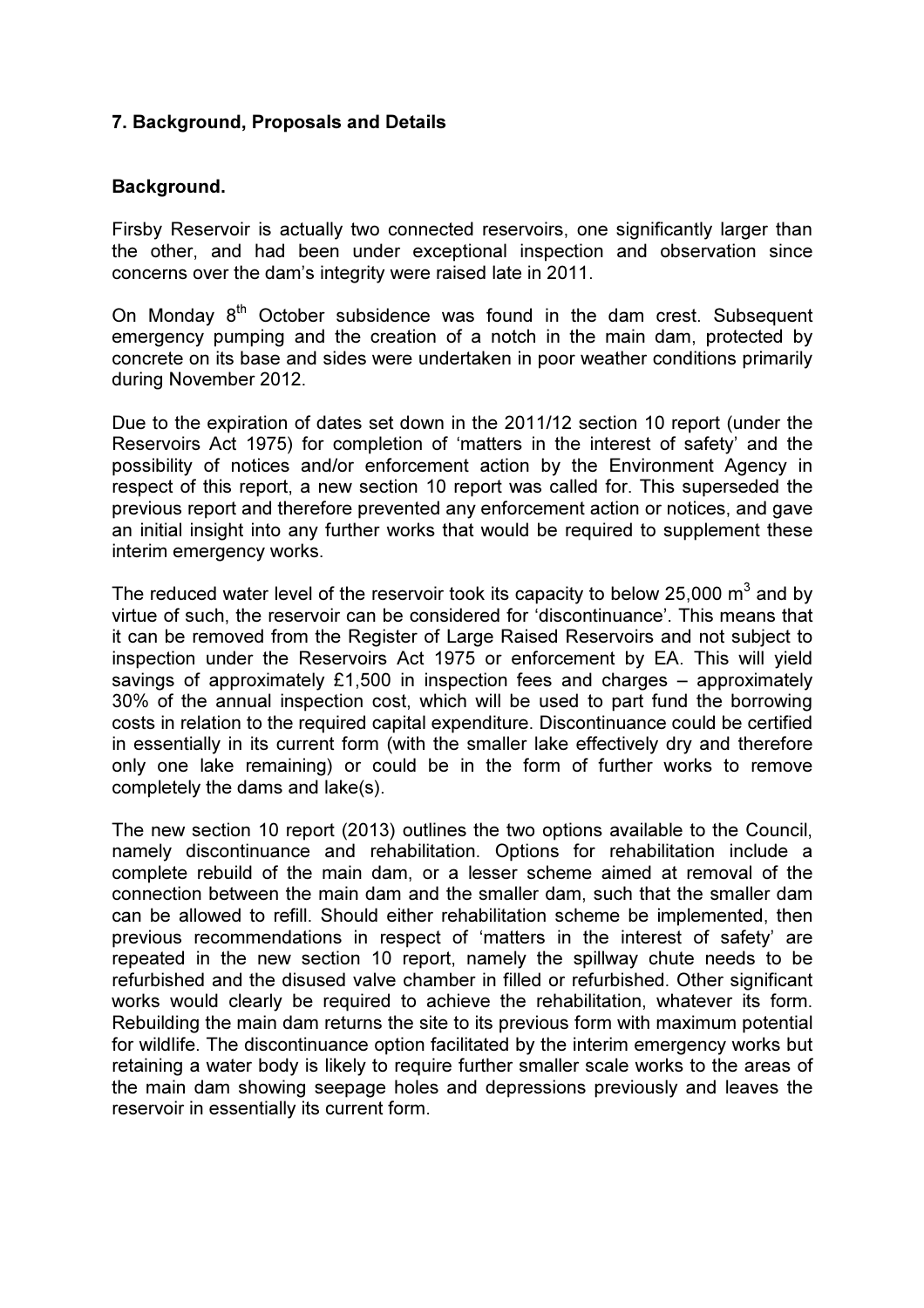## **Details**

During 2013 the reservoir has continued to spill over the new lowered spillway. The extensive drying out of the reservoir in previous years has not been seen, presumably due to the reservoir water level now being below the level of the seepage holes previously observed. The reservoir now has a volume of approximately  $\frac{1}{4}$  and a water area of  $\frac{1}{2}$  of that before the emergency works. These levels therefore appear sustainable. The site's Local Nature Reserve status declaration is linked is linked to the presence of open water. A discontinuance that involves the complete removal of the water body is therefore not recommended; this is also likely to more expensive than a discontinuance in the form of 'retaining what has already been achieved' following the emergency works.

The site has developed naturally over the summer of 2013 and the new shoreline areas have been colonised by vegetation.

#### Proposals

It is proposed therefore that the site is discontinued in its current form. This option is the least expensive in terms of capital expenditure and has minimal ecological impact. In considering what mitigating ecological works need to be included to bring the site back into a good ecological status, the site recovery indicates that wetland planting is not necessary. However, a range of other measures are proposed, linked, to a greater or lesser to the lowered water level following the emergency works, and conversely to a greater or lesser extent to lack of recent maintenance, but all helping to reassure users of the site of Council's continued commitment to the site as well as minimise ecological impact. These include:

- Scalloping of the shoreline of the larger lake to create opportunities for wading birds.
- Importing large boulders to the downstream area of the new spillway to help protect the spillway sides and the receiving watercourse, and also to prevent quad bikes and similar from damaging the spillway sides and gaining general access to the site.
- Eradication of self set willows from around both reservoirs and the dams.
- Removing developing scrub on acid grassland below the small dam which will assist with future access to the dam crest.
- Thin developing alder and oak on the water body margins and at the upstream areas of the site where the watercourses enter.
- Hedgerow management especially along footpaths
- Screening especially along north eastern edge of larger reservoir to lessen disturbance to loafing wildfowl, particularly Teal, in winter.

The above measures together with associated management in the long term will create a new ecological mosaic of habitats that will support a good range of bird species and other wildlife. Despite a small number of breeding bird species likely to be lost due to the reduction in open water area, the new layout will support existing and new species.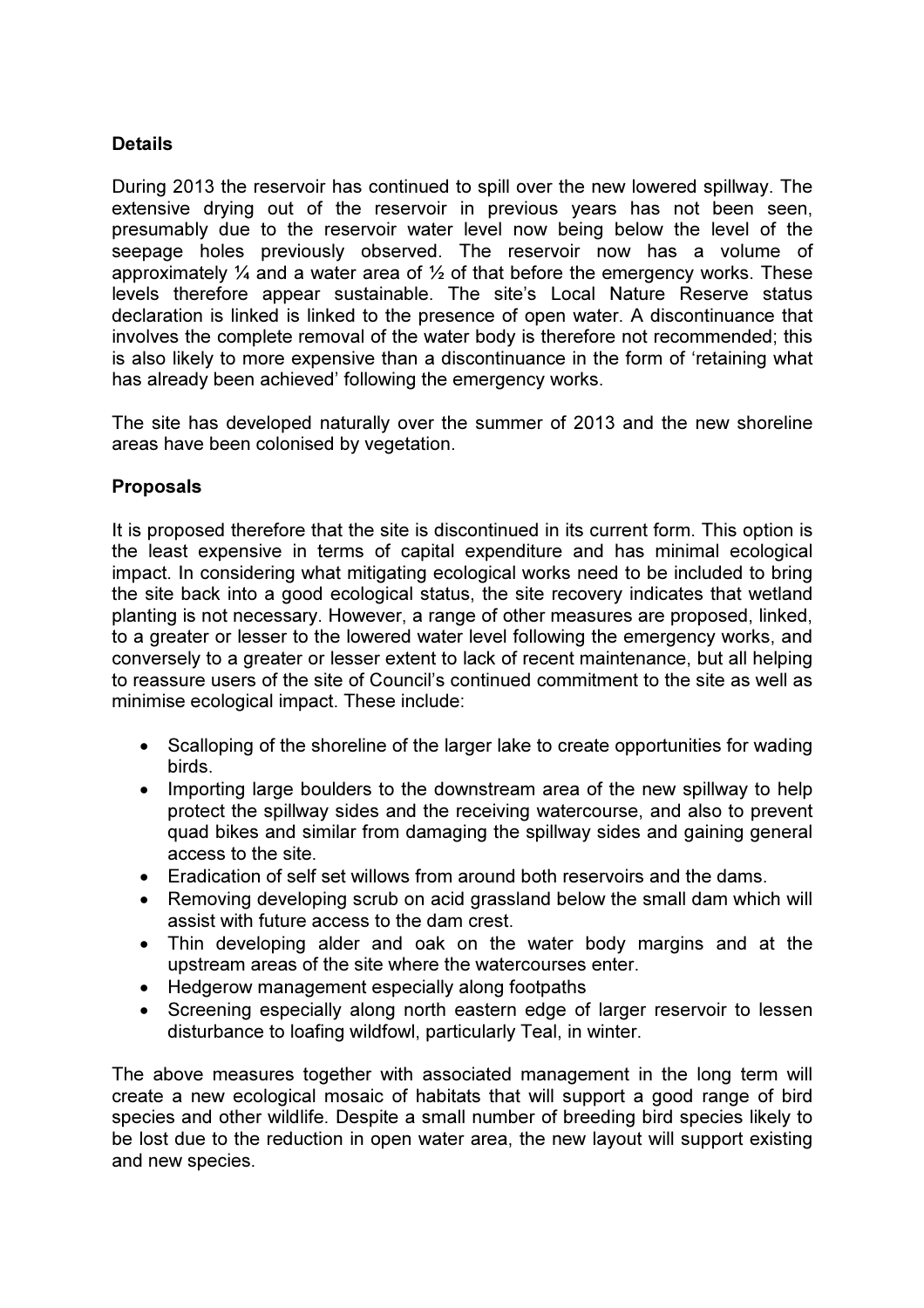Discontinuance of the reservoir in this form will mean that health and safety legislation in respect of open water bodies will still need to be complied with. The majority of the structures associated with the reservoirs will also be retained and will need to be maintained (in regard to the bridges) and kept visible with restricted public access (in regard to spillway and channel walls with drops behind).

#### Other Matters Requiring Action or Consideration

#### Access Issues.

Access to a field to the south of the small reservoir via the connecting channel bridge is claimed by the owners of Reservoir Cottage, the cottage being adjacent to the site. This is being checked by estates and legal officers but is believed to have foundation. Alternative access is available via the stock entrance on Garden Lane, the small reservoir dam structure, and the spillway bridge. This route will need to be supplemented by some minor earthworks to ensure its usability for farm vehicles in future.

#### Conisborough Conduit and Related Issues.

The Conisborough Conduit drains land to the east of the reservoir site and previously flowed through the two dams and then into the 'High Level Conduit' linking Firsby Reservoir to Thrybergh Reservoir. This latter conduit is affected by back falls due to mining subsidence.

The Conisborough Conduit through the dams was lost as part of the emergency works; flows were diverted via an existing alternative channel direct to Firsby Reservoir. This has helped to ensure the water levels in Firsby have been maintained.

The contribution of the High Level Conduit (HLC) to Thrybergh Reservoir is uncertain. Thrybergh's catchment is small and has in recent years suffered from lack of inflow causing reducing water levels. Inflow from the HLC has been very sporadic and only occurred at time of exceptional rainfall. The Conisborough Conduit contribution to the flow in the HLC has now been lost. The other contributor is the unnamed watercourse inflowing to the smaller reservoir at Firsby; this can be diverted by hand at the head of the reservoir to the HLC. Much of this control structure has been buried beneath silt, but was partially re-exposed during the emergency works and utilised in order to reduce the inflow to the reservoir and therefore the pumping required. Some inflow to Thrybergh Reservoir was witnessed.

It is therefore considered prudent to remove the silt from around this structure and undertake any associated works required to ensure that this control structure is reestablished. This will offer control over this stream flow should Thrybergh Reservoir require supplemental inflow at times of low rainfall.

A further supplement to flows to Thrybergh Reservoir to replace the loss of the Conisborough Conduit is the provision of a new grip to the rear of Gulling Wood Drive in Thrybergh. This area currently suffers flooding from run off from adjacent land around the former Silverwood Siding belonging to Network Rail. Network Rail have indicated agreement in principle to the provision of this grip, which will link to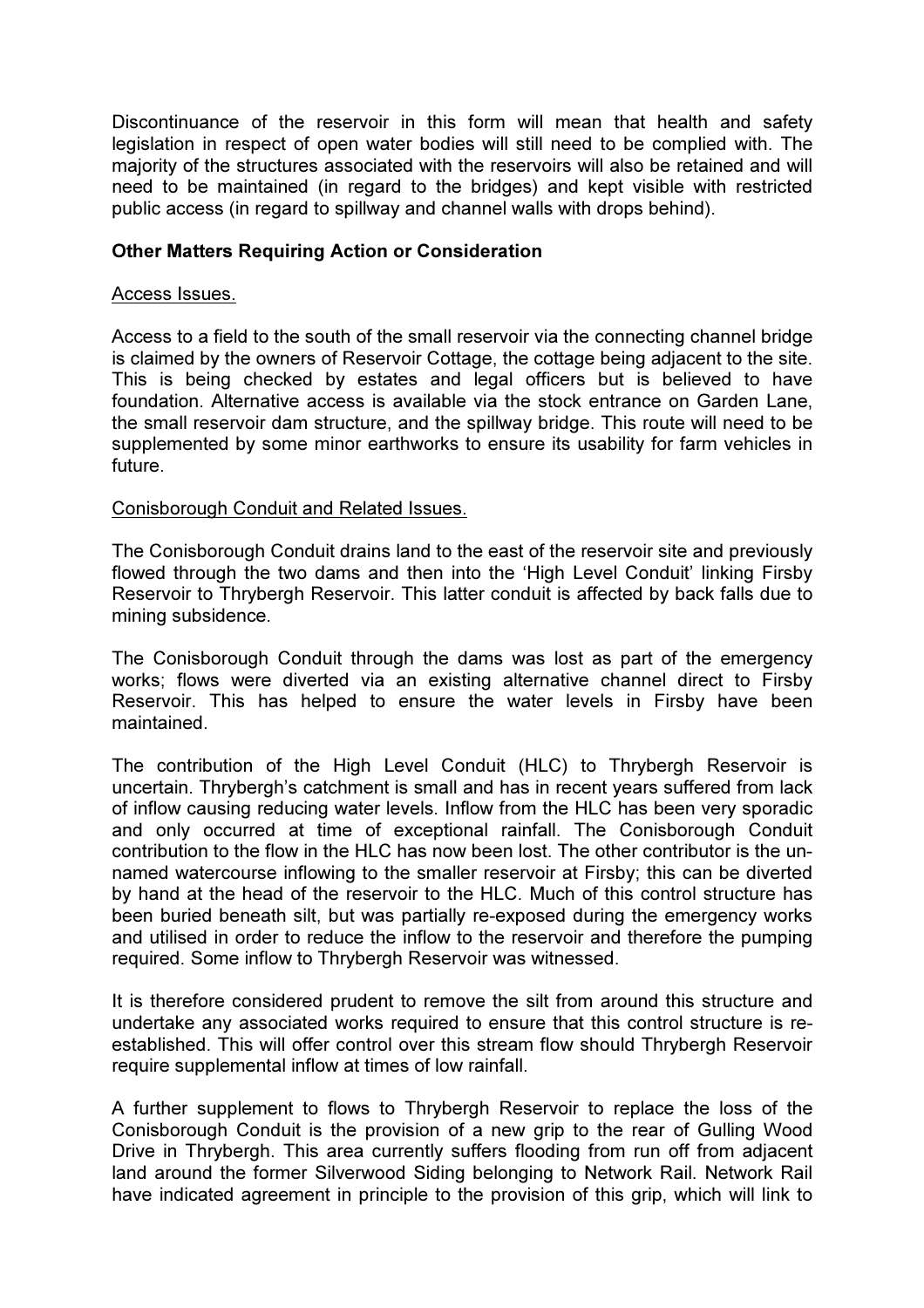Silverwood Brook and then on to Thrybergh Reservoir. Small capital works of the kind envisaged will solve both the flooding problems and supplement Thrybergh Reservoir in flows and therefore water levels, and are therefore considered worthwhile.

#### Agricultural Land and Drainage Tribunal.

Prior to the emergency works at the end of 2012, claims were made Mr C Cooper regarding the situation to the main reservoir and it's affect on flows in Firsby Brook and ultimately that this causes flooding to his land that adjoins the reservoir site. It was anticipated that the Firsby emergency works would alleviate – with time – this situation as the lower water level resulted in a larger differencial head between the Firsby Brook where it entered the reservoir and the reservoir water level. Mr Cooper approached the tribunal through his solicitors and in response to the tribunal the Council has made them aware of other factors having an influence on the alleged flooding, most notably the local topography and the lack of evidence of any land drainage. However, the expert appointed by the tribunal has essentially found in favour of Mr Cooper and recommended 'that an order made for ditching works to be carried out…….into and extending through the silted area of Firsby Reservoir'. The report continues that 'the creation and retention of the channel through the upper reaches of the reservoir will be difficult as the silts are very unstable. Some dewatering may be required and a channel (will need to be) formed using geo-textile to give bank stability'.

The Council has been invited to make a response to the expert. The Council has accepted the report (which does also acknowledge the topography issues and that Mr Cooper's land may still flood) and has asked that time be allowed for the works be undertaken in the summer to reduce likely costs and ecological impact. The formal tribunal order is expected imminently.

The requirement for significant earthworks in the silted area - effectively an extensive marshland type of environment/habitat is clearly an additional complex element of engineering works and will require professional advice and appropriate contracting expertise although the lower water level achieved through the emergency works assists with both the complexity of the works and the access.

#### Qualified Civil Engineer (QCE)

The Council is required to appoint a Qualified Civil Engineer to oversee and certify either the discontinuance works (further smaller scale works to the areas of the main dam showing seepage holes and depressions previously) or the rehabilitation. The QCE has confirmed that any works to the upper reaches of the reservoir to recreate the ditch in the silted area are not part of his jurisdiction and do not require certification by the QCE.

#### 8. Finance

Expenditure on the elements above is extremely difficult in the absence of data on similar works and the uncertainties and risks of what is involved, e.g. depth and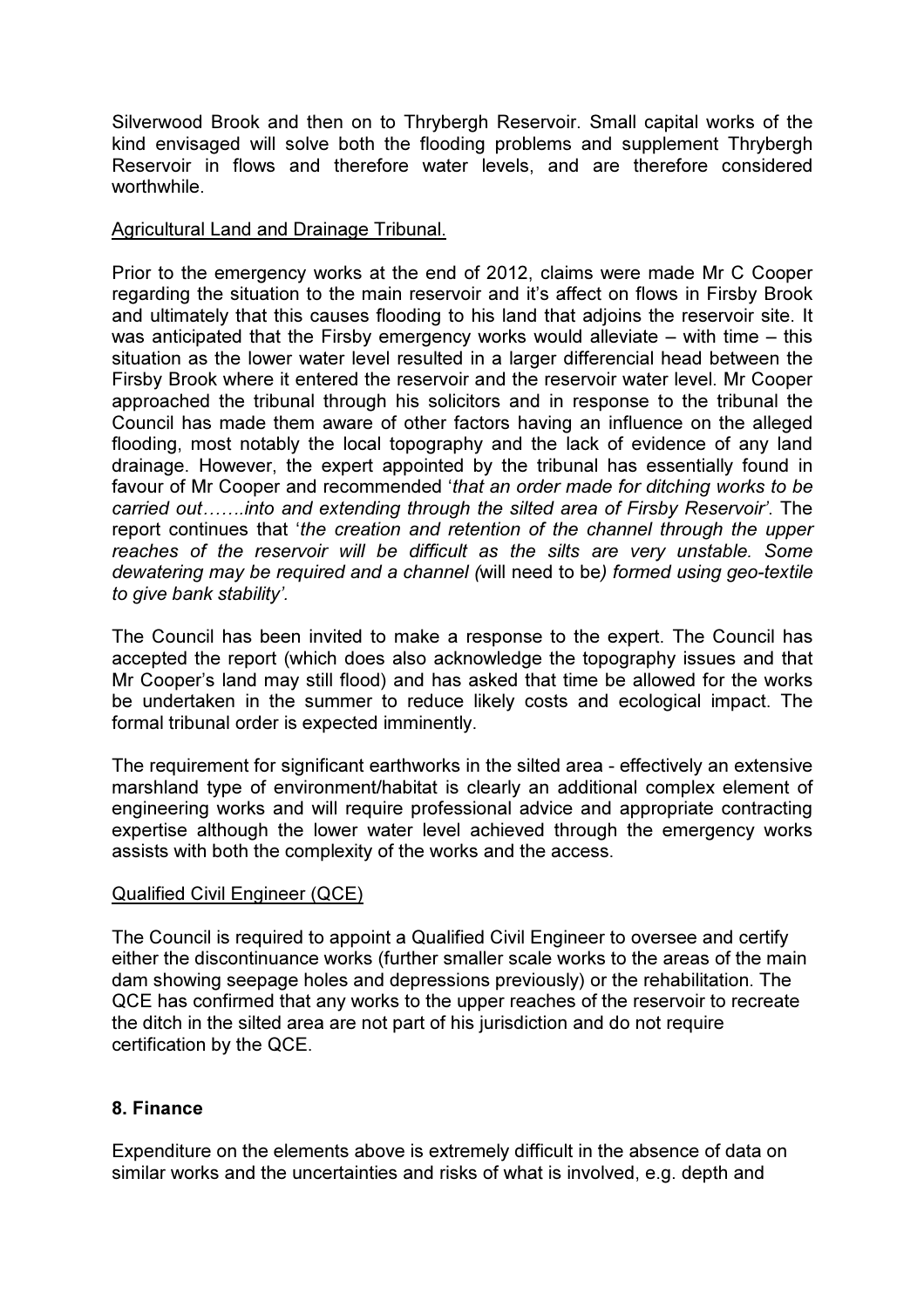stability of the silt in the marshy ground at the head of the reservoir. It is likely that works will have to be procured on a cost reimbursable basis.

Budget figures are as follows:

| Appointment of QCE               | £5,000              |
|----------------------------------|---------------------|
| Discontinuance                   | £10,000 to £30,000  |
| <b>Discontinuance Mitigation</b> | £10,000 to £20,000  |
| Access improvements              | £10,000 to £20,000  |
| Railway Drainage                 | £5,000 to £10,000   |
| <b>High Level Conduit</b>        | £5,000 to £10,000   |
| <b>Tribunal Works</b>            | £10,000 to £30,000. |

It is therefore proposed to seek up to an additional £125,000 to undertake the above works. The use of the Midlands highway Alliance (MHA) framework contract is being considered as a procurement option due to the emphasis on early contractor involvement and the uncertainty regarding the scope of the works that will ultimately be required. The borrowing costs associated with £25,000 of this expenditure will be met by the service using the identified £1,500 per annum savings. The remaining annual borrowing costs of £5,500 will be met corporately.

#### 9. Risks and Uncertainties

The discontinuance option chosen – 'retain as existing' incorporates the use of the emergency scheme completed at the end of 2012. These works were described as 'limited lifespan' but have not shown any deterioration in the 15 months since completion.

The further works are primarily earthworks and ground conditions for works and access are uncertain in many cases. Earthworks will be vulnerable to any extreme weather conditions. It is intended to reduce this to a minimum by undertaking the works in summer, which will also reduce the risk of any significant ecological impact.

The discontinuance works will be undertaken under the supervision of the All Reservoirs Panel Engineer and in line with the requirements of the Reservoirs Act 1975. Failure to undertake the discontinuance work will mean enforcement action by the Environment Agency.

#### 10. Policy and Performance Agenda Implications

The proposal seeks to ensure reservoir safety and allows the reservoir site to continue to act as a site safe for the public to visit, which contributes to the following Corporate Plan outcomes:-

- More people are physically active and have a healthy way of life
- People enjoy parks, green spaces, sports, leisure and cultural activities